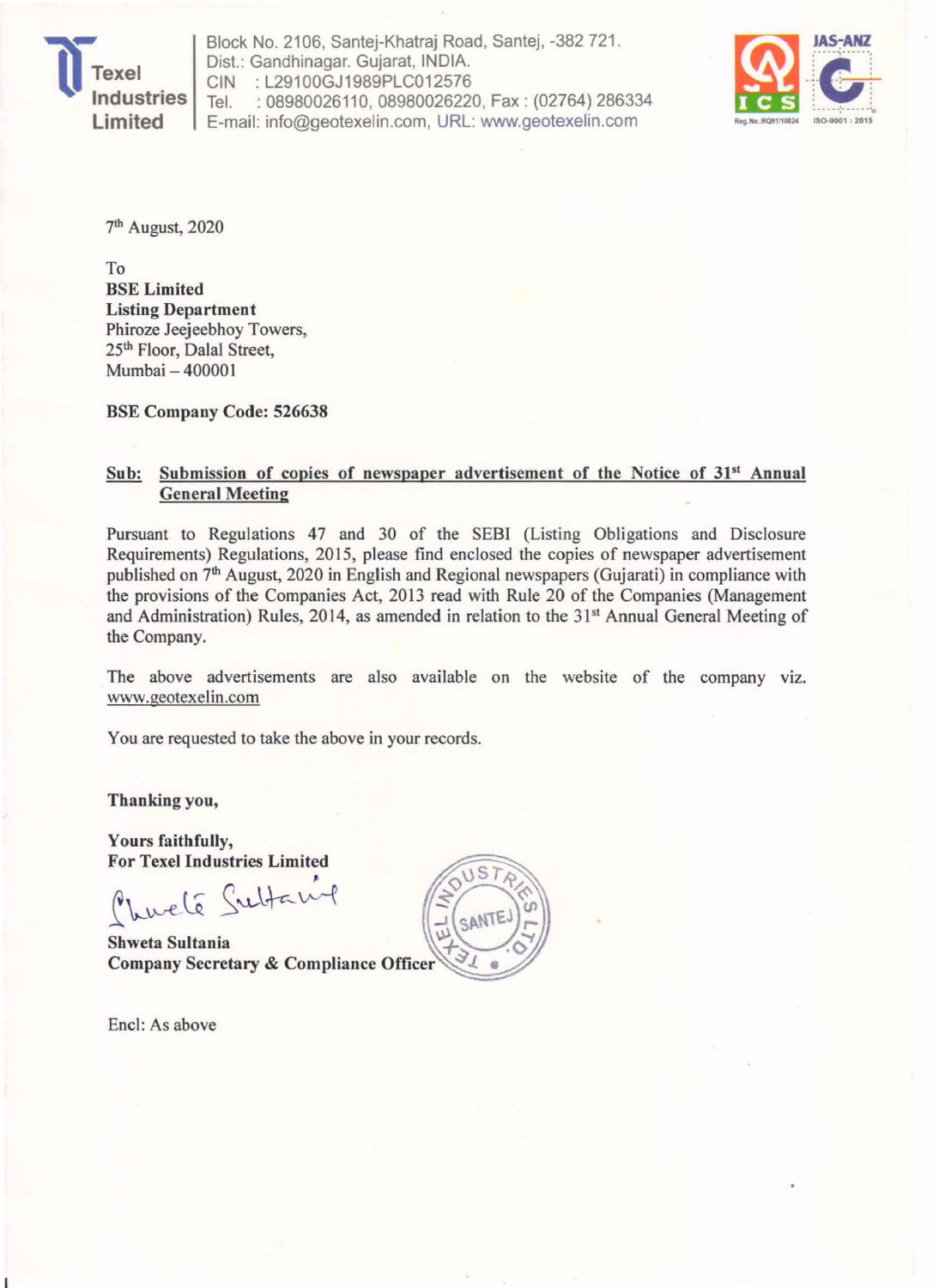**2**





## **FREE PRESS GUJARAT Friday, August 7, 2020**

**Place : Ahmedabad Date : August 05, 2020**



Paryavaran Bhavan, Sector 10 A, Gandhinagar 382010

Tel 079-23232152 Fax 079-23222784 www.gpcb.gujarat.gov.in

#### **Public Notice**

It is hereby informed that as per public notice published in daily news paper Free Press Gujrat, dated 02/07/2020, public herring of M/S Sainath Infrastructure (Mine Lease Area 1.58 Ha) for Proposed rate of mining is 25,406 TPA, at Sabarmati River Sr. No. 211 (Block No. 8), Village. Sampad, Ta. Prantij, Dist:Sabarakantha, Category 'B' is scheduled to be held on 05/08/2020 at 11:30 hrs, Venue: In the Premises of Sampad Gram Panchayat, Vill Sampad, Ta. Prantij, Dist: Sabarkantha. Public hearing was postponed due to Covid-19 pandemic.

Place: Gandhinagar Date: 30.07.2020

A.V.Shah **Member Secretary** 

**Gujrat Pollution Control Board** Paryavaran Bhavan, Sector 10 A, Gandhinagar 382010

Tel 079-23232152 Fax 079-23222784 www.gpcb.gujarat.gov.in

### **Public Notice**

It is hereby informed that as per public notice published in daily news paper Free Press Gujrat, dated 02/07/2020, public herring of M/S Sainath Infrastructure (Mine Lease Area 2.79 Ha) for Proposed rate of mining is 45,532 TPA, at Sabarmati River Sr. No. 211 (Block No. 7), Village. Sampad, Ta. Prantij, Dist:Sabarakantha, Category 'B' is scheduled to be held on 05/08/2020 at 11:00 hrs, Venue: In the Premises of Sampad Gram Panchayat, Vill Sampad, Ta. Prantij, Dist: Sabarkantha. Public hearing was postponed due to Covid-19 pandemic.

Place: Gandhinagar Date: 30.07.2020

A.V.Shah **Member Secretary** 

# **KINTECH RENEWABLES LIMITED** Regd. Off.: Kintech House, 8, Shivalik Plaza, Opp. AMA, IIM Road, Ahmedabad - 380 015, Gujarat. **EXTRACT OF UNAUDITED FINANCIAL RESULTS FOR THE QUARTER ENDED 30TH JUNE, 2020 Tel. No.: (079) 26303064; E-Mail: cs@kintechrenewables.com, Website: www.kintechrenewables.com, CIN : L40105GJ1985PLC013254**

**For and on behalf of Board of Directors of Kintech Renewables Limited Ambalal Patel Director** (DIN: 00385601)

(Listing Obligations and Disclosure Requirements) Regulations, 2015. The full format of the Quarterly financial results is available on the website of Stock Exchange, www.bseindia.com and on the website of the Company at www.kintechrenewables.com.

- The Statutory Auditors of the Company have carried out a "Limited Review " of the Company for the Financial Results for the quarter ended as on 30 June, 2020 in terms of Regulation 33 of SEBI (Listing Obligations and Disclosure Requirements) Regulations , 2015 and have expressed their unmodified opinion.
- Figures for the previous periods have been regrouped/rearranged, wherever considered necessary.

|                      | Net Profit / (Loss) for the period (before<br>$\overline{2}$<br>Tax, Exceptional items)                                                                                                                                                                                                                                                                                                                                                                                                                                                                                                                                                                                            | 3.80   | 64.29   | (0.15) |
|----------------------|------------------------------------------------------------------------------------------------------------------------------------------------------------------------------------------------------------------------------------------------------------------------------------------------------------------------------------------------------------------------------------------------------------------------------------------------------------------------------------------------------------------------------------------------------------------------------------------------------------------------------------------------------------------------------------|--------|---------|--------|
|                      | Net Profit / (Loss) for the period before<br>3<br>tax (after Exceptional items)                                                                                                                                                                                                                                                                                                                                                                                                                                                                                                                                                                                                    | 3.80   | 64.29   | (0.15) |
|                      | Net Profit / (Loss) for the period after tax<br>$\overline{4}$<br>(after Exceptional items)                                                                                                                                                                                                                                                                                                                                                                                                                                                                                                                                                                                        | 2.81   | 47.06   | (1.16) |
|                      | Total<br>Comprehensive<br>Income<br>the<br>for<br>period [(Comprising Profit / (Loss) for the<br>5<br>period<br>(after<br>Tax)<br>and<br>Other<br>Comprehensive Income (after Tax)]                                                                                                                                                                                                                                                                                                                                                                                                                                                                                                | 2.81   | 47.06   | (1.16) |
|                      | <b>Reserves (excluding Revaluation Reserve)</b><br>as shown in the Audited Balance Sheet of<br>6<br>the previous year                                                                                                                                                                                                                                                                                                                                                                                                                                                                                                                                                              |        | 1046.84 |        |
|                      | Equity Share Capital (of Rs.10/- each)<br>$\overline{7}$                                                                                                                                                                                                                                                                                                                                                                                                                                                                                                                                                                                                                           | 100.00 | 100.00  | 100.00 |
|                      | Earnings Per Share of Rs 10/- each (For<br>Continuing Operations- Not Annualised)<br>8<br>(In Rs.)                                                                                                                                                                                                                                                                                                                                                                                                                                                                                                                                                                                 |        |         |        |
|                      | 1. Basic                                                                                                                                                                                                                                                                                                                                                                                                                                                                                                                                                                                                                                                                           | 0.28   | 4.71    | (0.12) |
|                      | 2. Diluted                                                                                                                                                                                                                                                                                                                                                                                                                                                                                                                                                                                                                                                                         | 0.28   | 4.71    | (0.12) |
| Notes:<br>(1)<br>(2) | The above results have been reviewed by the Audit Committee and approved by the Board of Directors at their meeting held on 05th August,<br>2020.<br>Figures for the guarter ended 31 March 2020 as reported in these financial results are the balancing figures between the audited figures in<br>respect of the full financial year and published year to date figures up to the third quarter of the financial year. Also, the figures up to the end<br>of the third quarter were only reviewed and not subjected to audit.<br>(3) The above is an extract of the detailed format of Quarterly Financial Results Filed with the Stock Exchange under Regulation 33 of the SEBI |        |         |        |

MOTICE<br>Notice is hereby given that the 31st Annual General Meeting ('AGM') of the Company will be held through Video Conferencing ('VC') or Other Audio Visual Means ('OAVM') on Saturday, 29th August, 2020 at 11:00 a.m., pursuant to the applicable provisions of the Companies Act, 2013 and Rules framed there under read with General Circular Nos. 14/2020, 17/2020 & 20/2020 dated 8th April, 2020, 13th April, 2020 and 5th May, 2020, respectively issued by the Ministry of Corporate Affairs ('MCA Circulars') and SEBI Circular No. SEBI/HO/CFD/CMD1/CIR/P/ 2020/79 dated 12th May, 2020 ('SEBI Circular') without the physical presence of the members at the meeting to transact the business as set out in the Notice of 31st

AGM. Pursuant to the above cited MCA circulars & SEBI Circular, the said Notice alongwith he Annual Report for F.Y. 2019-20 inter-alia containing Directors Report, Auditors Reports and Audited Financial Statements (Standalone and Consolidated) has bee dispatched to the Members on their emails-ids registered with the Company/RTA/ Depository Participants and the same is also available on the website of the Company at www.geotexelin.com and on the website of Bombay Stock Exchange at www.bseindia.com. The Notice of AGM is also available on the website of entral Depository Services (India) Limited ('CDSL') at www.evo

di.: Mayur Bhatt

The dispatch of above mentioned Notice of AGM along with the Annual Report ha been completed on 6th August, 2020.

In compliance with the provisions of Section 108 of the Companies Act, 2013 rea with Rule 20 of the Companies (Management and Administration) Rules, 2014 as amended from time to time, Regulation 44 of SEBI(Listing Obligations and Disclosure quirements) Regulations, 2015 and Secretarial Standard on General Meetings

**Quarter ended 30th June, 2020 Year Ended 31st March, 2020 Quarter ended 30th June, 2019 Unaudited Audited Unaudited 1 Total Income from Operations** 68.83 84.28 4.06  $3.80$   $64.29$   $(0.15)$ **(Rs. in Lakhs except earning per share data) Sr.No. Particulars**

**CIN:** L29100GJ1989PLC012576

**Regd. Office**:Block No. 2106, Santej-Khatraj Road, Nr. Shah Alloys Ltd. Vill: Santej, Tal: Kalol, Dist: Gandhinagar -382721, Gujarat **E-Mail Id**:finance@geotexelin.com; **Website**:www.geotexelin.com **Phone**:8980026220/ 26110

|                                            | For Texel Industries Limited           |  |
|--------------------------------------------|----------------------------------------|--|
|                                            | $Sd/-$                                 |  |
| Date: 6th August, 2020<br>Place: Ahmedabad | Shweta Sultania                        |  |
|                                            | Company Secretary & Compliance Officer |  |





queries or issues relating to e-voting & attending the AGM through VC or OAVM, Members may refer the Frequently Asked Questions (FAQs) and e-voting<br>manual available at "www.evotingindia.com" under help section or may write to<br>Mr. Rakesh Dalvi, Manager, CDSL, 25th Floor, A Wing, Marathon Futurex Mills Compound, NM Joshi Marg, Lower Parel (E), Mumbai - 400 013, Phone No. 022-23058542, Email Id: helpdesk.evoting@cdslindia.com or contact Mr. Nitin Kunder (022- 23058738 ) or Mr. Mehboob Lakhani (022-23058543).

- issued by The Institute of Company Secretaries of India: i. The Company is providing remote e-voting facility as well as e-voting facility during the AGM to its Members to cast their vote by electronic means on the Resolutions set out in the Notice of the 31st AGM;
- Day, Date and Time of commencement of remote e-voting: Tuesday, 25th August, 2020 (10:00 a.m.);
- Day, Date and Time of end of remote e-voting: Friday, 28th August, 2020 (5:00
- p.m.); iv. Cut-off date :Saturday, 22nd August, 2020;
- v. Any person who acquires shares of the Company and becomes a Member of the Company after the dispatch of AGM Notice and holds shares as on the cutoff date i.e. 22nd August, 2020, can obtain their Sequence No. for e-voting b sending a request on finance@geotexelin.com and cast vote after following the instructions including instructions relating to User ID & Password as provided in the AGM Notice, which is available on the website of the Company and CDSL. However, if you are already registered with CDSL for remote e-voting the you can use your existing User ID and Password for casting your vote; vi. The members who will be attending the AGM through VC or OAVM and have
- not cast their vote on the resolutions through remote e-voting and are otherwise not barred from doing so shall be able to exercise their voting rights during the AGM. The facility for e-voting shall be made available through e-voting system during the AGM. The manner of voting through the e-voting system during the AGM for Members is provided in the AGM Notice;
- The Members are requested to note that:
- a) Remote e-voting module shall be disabled by CDSL for voting after 5:00 p.m. on Friday, 28th August, 2020;
- b) The members who have already cast their vote through remote e-voting may attend the meeting through VC or OAVM but shall not be entitled to the meeting through VC or OAVM but shall not be entitled to cast their vote again through the e-voting system available during the AGM;
- c) Members holding shares as on the cut-off date i.e. 22nd August, 2020, shall only be entitled to avail the facility of remote e-voting or e-voting system at the 31st AGM.

Printed & Published by Mayur C. Bhatt on behalf of Kalyani Pub. Pvt. Ltd Printed at- Mahadev Offset, H-47 Ravi Estate, Rustam Mill Compound, Dudheshwar, Ahmedbada-4. Published from 201-2, Nandan Com. Opp. Mithakhali Rly Crossing, Mithakhali, Ahd-6 Ahmedabad: This article is everywhere, why should attributed to Sajja Praveen, insurance be left out?. This Motor Insurance Head, article is attributed to Sajja Policybazaar.com Since most Praveen, Motor Insurance companies have adopted work-from-home policy due to that note, we now finally have the ongoing COVID-19 pandemic, there has been a drastic nationwide reduction in the number of kilometres we drive. From mid-March through June 1st week, the total number of kilometres driven is down by almost 50% countrywide, according to all those looking for a car recent media reports. These are some truly strange times based on how much you as extraordinary changes have become common in insurance may be the answer. pretty much all aspects of our lives. Employees throughout handful of insurance the country are being encouraged to work from offering pay-as-you-drive home, most of the shopping is happening online, and many other things the way we used to do earlier are changing too. opportunity to reduce car With evolution taking place insurance costs. (19-10) Head, Policybazaar.com On usage-based motor insurance policies in India. The new type of car insurance policies, launched by different insurers, allows car owners to insure their vehicles for kilometres they tend to drive instead of the run of the mill full year. For insurance policy that's priced actually drive, pay-as-you-use Over the past few weeks, a companies have started insurance. For drivers who aren't constantly on the road, these plans could offer an **EdTech Platform Bada Business Eyes over 200 Per Cent Revenue Growth** Ahmadabad 6th August businesses are based including 2020: Even as an economic opening 50 experience centres downturn forces companies this year with an objective of across industries to cut costs and taking our educational products curtail growth objectives, Indian EdTech startup Bada Business is eyeing an over 200 per cent increase in revenue this year, with major expansion plans on the anvil including 75 new branch offices in Tier II and Tier III cities, 100 new courses and 500 new hirings. "We have major growth plans for this year. Over the next two quarters we aim to double the number of our branch offices to 150 from the current 75, mostly in Tier II and Tier III cities where a bulk of small and medium scale their businesses. (19-10) closer to more people. We are also working to launch around 100 new courses and hire 500 new recruits this year. We are getting a lot of queries from Nepal and Bangladesh, so expanding international is also on our agenda. With the COVID 19 crisis impacting business across the country, we have shifted our focus towards devising programs and video lessons to help MSMEs revive and reinvent

# **New Education Policy 2020: The way of the future**

# **Risks to financial stability** This past week saw the non-fiction books. There was India', and is actually a deputy. In some ways, this trio

Writing in 1961, in his celebrated preface to Frantz Fanon's 'The Wretched of the Earth', Jean Paul Sartre described the colonial process and I quote 'Not so very long ago, . the European élite undertook to manufacture a native élite. They picked out promising adolescents; they branded them, as with a red-hot iron, with the principles of western culture, they stuffed their mouths full with high-sounding phrases, grand glutinous words that stuck to the teeth. After a short stay in the mother country they were sent home, whitewashed'. This was as true of British colonial legacy in India; and in more ways than one, remains the dark cloud that hangs over an otherwise bright future of the young nation that we are. For a country like India, with over half the population under the age of 25 years, education - the manner in which knowledge is produced, shared, and responds to social and economic inequality - is central to a self-assured future and for expanding its intellectual and economic horizons. As inheritors of the British colonial legacy, for far too long, we have been Macaulay's children. The National Education Policy (NEP) 2020 provides both the vision and the broad institutional framework to decolonise education in India. The NEP must be commended for charting a pathway to foster the spirit of intellectual freedom in India's youth; and advancing a paradigm that will finally enable Indian education to find itself and India's children to speak in their own voice. The NEP is not merely an interpreter of the maladies that afflict India's education. First, it serves to constitute, step by step, the dialectic that education is, at its heart, all about knowledge construction, especially in young minds; and second, the conviction that this needs to be both understood and corrected if the people of our country, together with those in government, care enough to do what is necessary. Four features of the NEP stand out because they address the deep-rooted problems that afflict school education. First, the universalization of Early Childhood Care Education (ECCE) and the extension of the Right to Education (RTE) Act to cover all children from ages 3- 18, thus aligning with Sustainable Development Goal 4 - 'Ensure inclusive and equitable quality education and promote life-long learning for all.' There can be little doubt that ECCE constitutes the weakest link in India's school education and works to the great disadvantage of children in rural India. Poor ECCE adversely impacts learning outcomes over the long-term. Integrating the anganwadis into the elementary school system is an important innovation that NEP brings to ensure the seamless transition of children to formal schooling. Second, the focus on developing foundational literacy and numeracy by Class 5, since this constitutes a key problem area for students from disadvantaged backgrounds. The NEP points out that 'Numerous studies show that in the current educational system, once students fall behind, they tend to maintain flat learning curves for years, perpetually, unable to catch up.' This will be supported by the  $5+3+3+4$  curriculum and pedagogical structure.

**TEXEL INDUSTRIES LIMITED** Date : 06-08-2020 DIN NO: 00313236

# **Is It Time for Pay-As-You-Use Motor Insurance?**

#### **CIN -** L65910GJ1994PLC023470

**Regd. Office:** 9th Floor, Astron Tech Park, Near Satellite Police Station, Satellite, Ahmedabad - 380015 **T -** +917926861459/60 : **Website:** www.gallopsenterprise.com : **Email :** investors.gallops@gmail.com

#### **GALLOPS ENTERPRISE LIMITED**

**EXTRACT OF STANDALONE UNAUDITED FINANCIAL RESULTS FOR THE QUARTER ENDED ON 30TH JUNE, 2020**

| Year Ended on<br><b>Particulars</b><br><b>Quarter Ended on</b><br>31.03.2020<br>30.06.2020<br>31.03.2020<br>(Audited)<br>(Unaudited)<br>(Unaudited)<br>$\Omega$<br>1176273<br>1. Total Income from Operations (Net)<br>1182567<br>(486381)<br>535061<br>79736<br>2. Net Profit / (Loss) for the period<br>(before Tax, Exceptional and/or Extraordinary items#)<br>3. Net Profit / (Loss) for the period before tax<br>(486381)<br>79736<br>535061<br>(after Exceptional and/or Extraordinary items#)<br>4. Net Profit / (Loss) for the period after tax<br>(486381)<br>535061<br>79736<br>(after Exceptional and/or Extraordinary items#)<br>5. Total Comprehensive Income for the period<br>(486381)<br>79736<br>535061<br>[Comprising Profit / (Loss) for the period (after tax)<br>and Other Comprehensive Income (after tax)]<br>6. Equity Share Capital<br>50114000<br>50114000<br>50114000<br>7. Reserves (excluding Revaluation Reserve) as shown in the<br>(36119048)<br>Audited Balance Sheet of the previous year<br>8. Earnings Per Share (of Rs. 10/- each)<br>(for continuing and discontinued operations) -<br>(0.10)<br>0.11<br>0.02<br>1. Basic:<br>(0.10)<br>0.02<br>0.11<br>2. Diluted:<br>Note:<br>The above is an extract of the detailed format of Quarterly/Annual Financial Results filed with the Stock Exchanges under Regulation 33 of the<br>$1_{\cdot}$<br>SEBI (Listing and Other Disclosure Requirements) Regulations, 2015. The full format of the Quarterly/Annual Financial Results are available on<br>the websites of the Stock Exchange www.bseindia.com and on the company's website www.gallopsenterprise.com.<br>The Financial results were reviewed by the Audit Committee and taken on record by the Board of Directors at its meeting held on 06th Aug, 2020.<br>2.<br>3.<br>The information relating to Exceptional and /or Extraordinary items adjusted in the Statement of Profit and Loss in accordance with Ind-AS Rules<br>applicable to the company.<br>For Gallops Enterprise Limited<br>Balram Padhiyar<br>Place: Ahmedabad<br>Date: 6th August, 2020<br><b>Managing Director</b> |  |  |  | (Figures in Rs.) |
|---------------------------------------------------------------------------------------------------------------------------------------------------------------------------------------------------------------------------------------------------------------------------------------------------------------------------------------------------------------------------------------------------------------------------------------------------------------------------------------------------------------------------------------------------------------------------------------------------------------------------------------------------------------------------------------------------------------------------------------------------------------------------------------------------------------------------------------------------------------------------------------------------------------------------------------------------------------------------------------------------------------------------------------------------------------------------------------------------------------------------------------------------------------------------------------------------------------------------------------------------------------------------------------------------------------------------------------------------------------------------------------------------------------------------------------------------------------------------------------------------------------------------------------------------------------------------------------------------------------------------------------------------------------------------------------------------------------------------------------------------------------------------------------------------------------------------------------------------------------------------------------------------------------------------------------------------------------------------------------------------------------------------------------------------------------------------------------------------------------------------------------|--|--|--|------------------|
|                                                                                                                                                                                                                                                                                                                                                                                                                                                                                                                                                                                                                                                                                                                                                                                                                                                                                                                                                                                                                                                                                                                                                                                                                                                                                                                                                                                                                                                                                                                                                                                                                                                                                                                                                                                                                                                                                                                                                                                                                                                                                                                                       |  |  |  |                  |
|                                                                                                                                                                                                                                                                                                                                                                                                                                                                                                                                                                                                                                                                                                                                                                                                                                                                                                                                                                                                                                                                                                                                                                                                                                                                                                                                                                                                                                                                                                                                                                                                                                                                                                                                                                                                                                                                                                                                                                                                                                                                                                                                       |  |  |  |                  |
|                                                                                                                                                                                                                                                                                                                                                                                                                                                                                                                                                                                                                                                                                                                                                                                                                                                                                                                                                                                                                                                                                                                                                                                                                                                                                                                                                                                                                                                                                                                                                                                                                                                                                                                                                                                                                                                                                                                                                                                                                                                                                                                                       |  |  |  |                  |
|                                                                                                                                                                                                                                                                                                                                                                                                                                                                                                                                                                                                                                                                                                                                                                                                                                                                                                                                                                                                                                                                                                                                                                                                                                                                                                                                                                                                                                                                                                                                                                                                                                                                                                                                                                                                                                                                                                                                                                                                                                                                                                                                       |  |  |  |                  |
|                                                                                                                                                                                                                                                                                                                                                                                                                                                                                                                                                                                                                                                                                                                                                                                                                                                                                                                                                                                                                                                                                                                                                                                                                                                                                                                                                                                                                                                                                                                                                                                                                                                                                                                                                                                                                                                                                                                                                                                                                                                                                                                                       |  |  |  |                  |
|                                                                                                                                                                                                                                                                                                                                                                                                                                                                                                                                                                                                                                                                                                                                                                                                                                                                                                                                                                                                                                                                                                                                                                                                                                                                                                                                                                                                                                                                                                                                                                                                                                                                                                                                                                                                                                                                                                                                                                                                                                                                                                                                       |  |  |  |                  |
|                                                                                                                                                                                                                                                                                                                                                                                                                                                                                                                                                                                                                                                                                                                                                                                                                                                                                                                                                                                                                                                                                                                                                                                                                                                                                                                                                                                                                                                                                                                                                                                                                                                                                                                                                                                                                                                                                                                                                                                                                                                                                                                                       |  |  |  |                  |
|                                                                                                                                                                                                                                                                                                                                                                                                                                                                                                                                                                                                                                                                                                                                                                                                                                                                                                                                                                                                                                                                                                                                                                                                                                                                                                                                                                                                                                                                                                                                                                                                                                                                                                                                                                                                                                                                                                                                                                                                                                                                                                                                       |  |  |  |                  |
|                                                                                                                                                                                                                                                                                                                                                                                                                                                                                                                                                                                                                                                                                                                                                                                                                                                                                                                                                                                                                                                                                                                                                                                                                                                                                                                                                                                                                                                                                                                                                                                                                                                                                                                                                                                                                                                                                                                                                                                                                                                                                                                                       |  |  |  |                  |
|                                                                                                                                                                                                                                                                                                                                                                                                                                                                                                                                                                                                                                                                                                                                                                                                                                                                                                                                                                                                                                                                                                                                                                                                                                                                                                                                                                                                                                                                                                                                                                                                                                                                                                                                                                                                                                                                                                                                                                                                                                                                                                                                       |  |  |  |                  |
|                                                                                                                                                                                                                                                                                                                                                                                                                                                                                                                                                                                                                                                                                                                                                                                                                                                                                                                                                                                                                                                                                                                                                                                                                                                                                                                                                                                                                                                                                                                                                                                                                                                                                                                                                                                                                                                                                                                                                                                                                                                                                                                                       |  |  |  |                  |
|                                                                                                                                                                                                                                                                                                                                                                                                                                                                                                                                                                                                                                                                                                                                                                                                                                                                                                                                                                                                                                                                                                                                                                                                                                                                                                                                                                                                                                                                                                                                                                                                                                                                                                                                                                                                                                                                                                                                                                                                                                                                                                                                       |  |  |  |                  |
|                                                                                                                                                                                                                                                                                                                                                                                                                                                                                                                                                                                                                                                                                                                                                                                                                                                                                                                                                                                                                                                                                                                                                                                                                                                                                                                                                                                                                                                                                                                                                                                                                                                                                                                                                                                                                                                                                                                                                                                                                                                                                                                                       |  |  |  |                  |
|                                                                                                                                                                                                                                                                                                                                                                                                                                                                                                                                                                                                                                                                                                                                                                                                                                                                                                                                                                                                                                                                                                                                                                                                                                                                                                                                                                                                                                                                                                                                                                                                                                                                                                                                                                                                                                                                                                                                                                                                                                                                                                                                       |  |  |  |                  |
|                                                                                                                                                                                                                                                                                                                                                                                                                                                                                                                                                                                                                                                                                                                                                                                                                                                                                                                                                                                                                                                                                                                                                                                                                                                                                                                                                                                                                                                                                                                                                                                                                                                                                                                                                                                                                                                                                                                                                                                                                                                                                                                                       |  |  |  |                  |
|                                                                                                                                                                                                                                                                                                                                                                                                                                                                                                                                                                                                                                                                                                                                                                                                                                                                                                                                                                                                                                                                                                                                                                                                                                                                                                                                                                                                                                                                                                                                                                                                                                                                                                                                                                                                                                                                                                                                                                                                                                                                                                                                       |  |  |  |                  |
|                                                                                                                                                                                                                                                                                                                                                                                                                                                                                                                                                                                                                                                                                                                                                                                                                                                                                                                                                                                                                                                                                                                                                                                                                                                                                                                                                                                                                                                                                                                                                                                                                                                                                                                                                                                                                                                                                                                                                                                                                                                                                                                                       |  |  |  |                  |
|                                                                                                                                                                                                                                                                                                                                                                                                                                                                                                                                                                                                                                                                                                                                                                                                                                                                                                                                                                                                                                                                                                                                                                                                                                                                                                                                                                                                                                                                                                                                                                                                                                                                                                                                                                                                                                                                                                                                                                                                                                                                                                                                       |  |  |  |                  |
|                                                                                                                                                                                                                                                                                                                                                                                                                                                                                                                                                                                                                                                                                                                                                                                                                                                                                                                                                                                                                                                                                                                                                                                                                                                                                                                                                                                                                                                                                                                                                                                                                                                                                                                                                                                                                                                                                                                                                                                                                                                                                                                                       |  |  |  |                  |
|                                                                                                                                                                                                                                                                                                                                                                                                                                                                                                                                                                                                                                                                                                                                                                                                                                                                                                                                                                                                                                                                                                                                                                                                                                                                                                                                                                                                                                                                                                                                                                                                                                                                                                                                                                                                                                                                                                                                                                                                                                                                                                                                       |  |  |  |                  |
|                                                                                                                                                                                                                                                                                                                                                                                                                                                                                                                                                                                                                                                                                                                                                                                                                                                                                                                                                                                                                                                                                                                                                                                                                                                                                                                                                                                                                                                                                                                                                                                                                                                                                                                                                                                                                                                                                                                                                                                                                                                                                                                                       |  |  |  |                  |
|                                                                                                                                                                                                                                                                                                                                                                                                                                                                                                                                                                                                                                                                                                                                                                                                                                                                                                                                                                                                                                                                                                                                                                                                                                                                                                                                                                                                                                                                                                                                                                                                                                                                                                                                                                                                                                                                                                                                                                                                                                                                                                                                       |  |  |  |                  |
|                                                                                                                                                                                                                                                                                                                                                                                                                                                                                                                                                                                                                                                                                                                                                                                                                                                                                                                                                                                                                                                                                                                                                                                                                                                                                                                                                                                                                                                                                                                                                                                                                                                                                                                                                                                                                                                                                                                                                                                                                                                                                                                                       |  |  |  |                  |
|                                                                                                                                                                                                                                                                                                                                                                                                                                                                                                                                                                                                                                                                                                                                                                                                                                                                                                                                                                                                                                                                                                                                                                                                                                                                                                                                                                                                                                                                                                                                                                                                                                                                                                                                                                                                                                                                                                                                                                                                                                                                                                                                       |  |  |  |                  |
|                                                                                                                                                                                                                                                                                                                                                                                                                                                                                                                                                                                                                                                                                                                                                                                                                                                                                                                                                                                                                                                                                                                                                                                                                                                                                                                                                                                                                                                                                                                                                                                                                                                                                                                                                                                                                                                                                                                                                                                                                                                                                                                                       |  |  |  |                  |
|                                                                                                                                                                                                                                                                                                                                                                                                                                                                                                                                                                                                                                                                                                                                                                                                                                                                                                                                                                                                                                                                                                                                                                                                                                                                                                                                                                                                                                                                                                                                                                                                                                                                                                                                                                                                                                                                                                                                                                                                                                                                                                                                       |  |  |  |                  |
|                                                                                                                                                                                                                                                                                                                                                                                                                                                                                                                                                                                                                                                                                                                                                                                                                                                                                                                                                                                                                                                                                                                                                                                                                                                                                                                                                                                                                                                                                                                                                                                                                                                                                                                                                                                                                                                                                                                                                                                                                                                                                                                                       |  |  |  |                  |
|                                                                                                                                                                                                                                                                                                                                                                                                                                                                                                                                                                                                                                                                                                                                                                                                                                                                                                                                                                                                                                                                                                                                                                                                                                                                                                                                                                                                                                                                                                                                                                                                                                                                                                                                                                                                                                                                                                                                                                                                                                                                                                                                       |  |  |  |                  |
|                                                                                                                                                                                                                                                                                                                                                                                                                                                                                                                                                                                                                                                                                                                                                                                                                                                                                                                                                                                                                                                                                                                                                                                                                                                                                                                                                                                                                                                                                                                                                                                                                                                                                                                                                                                                                                                                                                                                                                                                                                                                                                                                       |  |  |  |                  |
|                                                                                                                                                                                                                                                                                                                                                                                                                                                                                                                                                                                                                                                                                                                                                                                                                                                                                                                                                                                                                                                                                                                                                                                                                                                                                                                                                                                                                                                                                                                                                                                                                                                                                                                                                                                                                                                                                                                                                                                                                                                                                                                                       |  |  |  |                  |
|                                                                                                                                                                                                                                                                                                                                                                                                                                                                                                                                                                                                                                                                                                                                                                                                                                                                                                                                                                                                                                                                                                                                                                                                                                                                                                                                                                                                                                                                                                                                                                                                                                                                                                                                                                                                                                                                                                                                                                                                                                                                                                                                       |  |  |  |                  |

# **Max Bupa introduces ReAssure Health Insurance Plan**

Ahmedabad, Max Bupa - unforeseen medical expenditure one of India's leading standalone health insurers, has including Covid-19. Even in case introduced 'ReAssure'-a of critical illnesses like kidney comprehensive health dialysis or cancer, when patients insurance plan that provides often need hospitalization unlimited sum insured for any multiple times in the same year, type of hospitalization including unlimited coverage in the the ones related to COVID-19. This is a unique customer benefit which allows consumers a family of four (husband, wife to make as many claims as and two kids) are insured with required for themselvesor for family members covered in the same policy, for same or different illness in a year, at no diagnosed with COVID 19 or any additional cost.A single claim under ReAssure benefit will be payable upto the base sum insured amount. In a nutshell, ReAssurecustomers will never fall short of coverage which is ReAssure benefit getting critical to protectagainst triggered. (1-7) towards all kinds of diseases, product will prove to be extremely useful. For instance, Max Bupa ReAssure policy with INR 10 lakh floater sum insured. In case one of them gets other disease covered in the policy andneeds hospitalization, then he or she can claim coverage upto INR 10 lakh along with the

#### **SAR AUTO PRODUCTS LIMITEED** (Corporate Identity Number: L34100GJ1987PLC010088) Regd.Office: 50-E Bhaktinagar Industrial Estate,Rajkot - 360002 Ph: (0281) - 2374726 Email: sapl@sarautoproductsltd.com Website: www.sarautoproductsltd.com

**NOTICE**

Pursuant to Regulation 29 read with Regulation 47 of the SEBI (Listing Obligation and Disclosure Requirements) Regulations, 2015(Listing Regulations) and considering the SEBI Circular No. SEBI/HO/CFD/CMD1 CIR/P/2020/140 dated July 29, 2020, Notice is hereby given that Meeting of the Board of Directors of the Company is scheduled to be held on 17th August, 2020 on Monday to inter alia consider and approve the standalone un-audited quarterly financial result for the quarte ended on 30th June, 2020 at the Registered office of the Company. This information is also available on the Company's website at www.sarautoproductsltd.com and at BSE website at www.bseindia.com. Further, the "Trading Window" for dealing in the Equity Shares of the Company is closed from 01stJuly, 2020 till 48 hours after the declaration of quarterly un-audited financial result for the quarter ended on 30th June,2020. Place: Rajkot By Order of Board Sar Auto Products Limited Sd/- RAMESHKUMAR D. VIRANI CHAIRMAN

near-simultaneous publication of two books by senior former central bankers. Former RBI Governor Urjit Patel published his book called 'Overdraft' which is dedicated to the Indian saver. It was much awaited from someone who was otherwise extremely reticent even while in office. Within a

week of its publication it book is titled "Quest for Governor Raghuram Rajan. became one of the top-ranking Restoring Financial Stability in Patel had served as Rajan's much buzz about its content, since Patel had chosen to be silent and almost invisible to the public eye since he left the Reserve Bank of India abruptly in December 2018. The other book is by former RBI Deputy Governor Viral Acharya, who left six months later, without completing his full tenure. His

collection of his writings and had an image of being too speeches, with a newly written long preface.

Together, Patel and Acharya were known as hawkish, but determined to clean up the banking system. In many ways, they were continuing a clean-up tradition established by former

academic, strongly intellectual, and outsiders to the system, who were 'inflexible' and not pragmatic. Whether these adjectives were unfair is a debate for another day. Acharya was in the eye of a storm due to a stronglyworded speech he gave just a couple of months before Patel's abrupt departure.